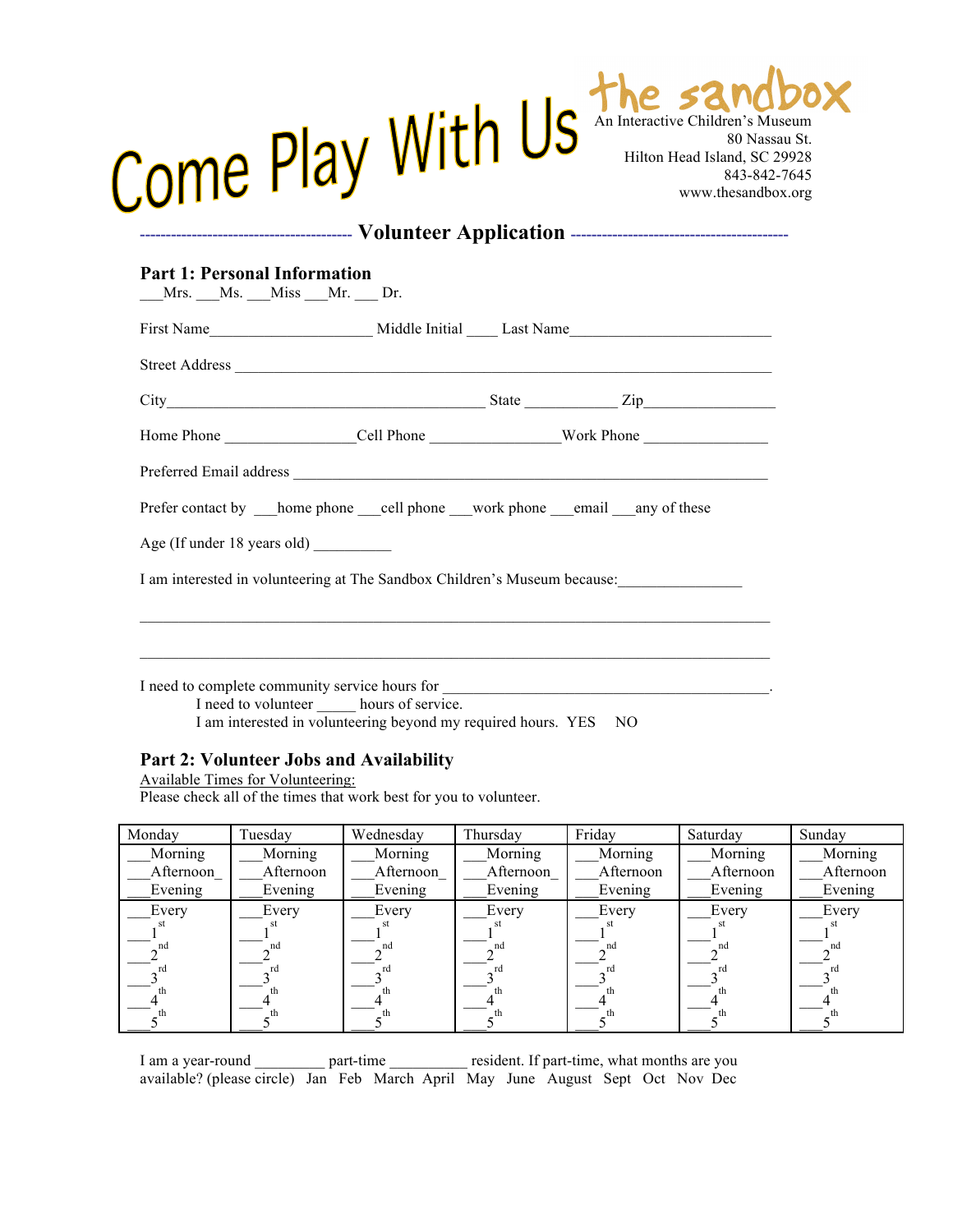|                                                                                              |                                                                                                                                                                                                                                                                                                                     | How long of an initial commitment are you able to make?   |                                                                                                                  |                                              |                        |  |
|----------------------------------------------------------------------------------------------|---------------------------------------------------------------------------------------------------------------------------------------------------------------------------------------------------------------------------------------------------------------------------------------------------------------------|-----------------------------------------------------------|------------------------------------------------------------------------------------------------------------------|----------------------------------------------|------------------------|--|
|                                                                                              | 25 hours (usually about 3 months)                                                                                                                                                                                                                                                                                   |                                                           |                                                                                                                  | 50 hours (usually about 6 months)            |                        |  |
| School Year                                                                                  |                                                                                                                                                                                                                                                                                                                     |                                                           |                                                                                                                  | One full year                                |                        |  |
| Specific Event/one-time basis                                                                |                                                                                                                                                                                                                                                                                                                     |                                                           |                                                                                                                  | Other                                        |                        |  |
| Registration Desk<br><b>Birthday Party Partner</b><br>__Storytelling<br>Membership Assistant | Other:                                                                                                                                                                                                                                                                                                              | Please check all assignments that are of interest to you: | Museum Play Guide<br>Special Event Assistant<br><b>Clerical/Computer Assistance</b><br><b>Board of Directors</b> |                                              |                        |  |
|                                                                                              | I would like to work: (circle all that apply)                                                                                                                                                                                                                                                                       |                                                           |                                                                                                                  |                                              |                        |  |
|                                                                                              | independently with the public                                                                                                                                                                                                                                                                                       |                                                           | away from the public with other volunteers                                                                       |                                              |                        |  |
| I am: (circle all that apply)                                                                |                                                                                                                                                                                                                                                                                                                     |                                                           |                                                                                                                  |                                              |                        |  |
|                                                                                              | creative poetic<br>outgoing gentle<br>athletic energetic<br>silly not-so-organized                                                                                                                                                                                                                                  | bold                                                      |                                                                                                                  | artistic                                     | introverted            |  |
|                                                                                              |                                                                                                                                                                                                                                                                                                                     | smiley                                                    | spontaneous<br>organized<br>detail-oriented                                                                      | resourceful                                  | crafty                 |  |
|                                                                                              |                                                                                                                                                                                                                                                                                                                     | talkative                                                 |                                                                                                                  | logistical                                   | adventurous            |  |
|                                                                                              |                                                                                                                                                                                                                                                                                                                     |                                                           |                                                                                                                  |                                              |                        |  |
|                                                                                              |                                                                                                                                                                                                                                                                                                                     |                                                           |                                                                                                                  |                                              |                        |  |
|                                                                                              |                                                                                                                                                                                                                                                                                                                     |                                                           |                                                                                                                  |                                              |                        |  |
| <b>Emergency Contact</b>                                                                     |                                                                                                                                                                                                                                                                                                                     | <b>Part 3: Emergency Contact Information</b>              |                                                                                                                  |                                              |                        |  |
|                                                                                              |                                                                                                                                                                                                                                                                                                                     |                                                           |                                                                                                                  |                                              |                        |  |
| <b>Medical Information</b>                                                                   |                                                                                                                                                                                                                                                                                                                     |                                                           |                                                                                                                  |                                              |                        |  |
|                                                                                              |                                                                                                                                                                                                                                                                                                                     |                                                           |                                                                                                                  |                                              |                        |  |
|                                                                                              |                                                                                                                                                                                                                                                                                                                     |                                                           | Medical conditions/allergies we should be aware of _____________________________                                 |                                              |                        |  |
|                                                                                              | <b>Part 4: Other Information</b>                                                                                                                                                                                                                                                                                    |                                                           | How did you first hear about volunteering here? (Please check all that apply):                                   |                                              |                        |  |
|                                                                                              | The Sandbox Website<br>Visiting the museum<br>Newspaper/publication /advertisement<br>Other and the contract of the contract of the contract of the contract of the contract of the contract of the contract of the contract of the contract of the contract of the contract of the contract of the contract of the | <b>Current Member</b>                                     | The Sandbox Brochure                                                                                             | School<br>A museum staff member or volunteer | The Sandbox Newsletter |  |
|                                                                                              | <b>Part 5: Background Verification</b>                                                                                                                                                                                                                                                                              |                                                           | plasse provide contact information for two references that can speak to your skills and experience. In our       |                                              |                        |  |

Please provide contact information for two references that can speak to your skills and experience. In order to process your application more quickly, please fill out this section completely. Placement in a volunteer assignment is contingent upon successful results of the reference checks and a Criminal Background Check.

|                | 1. Personal (someone who knows you well, not immediate family) |                     |  |
|----------------|----------------------------------------------------------------|---------------------|--|
| Name           |                                                                | Relationship to you |  |
| Home Phone     | Cell Phone                                                     | Work Phone          |  |
| E-mail address |                                                                |                     |  |